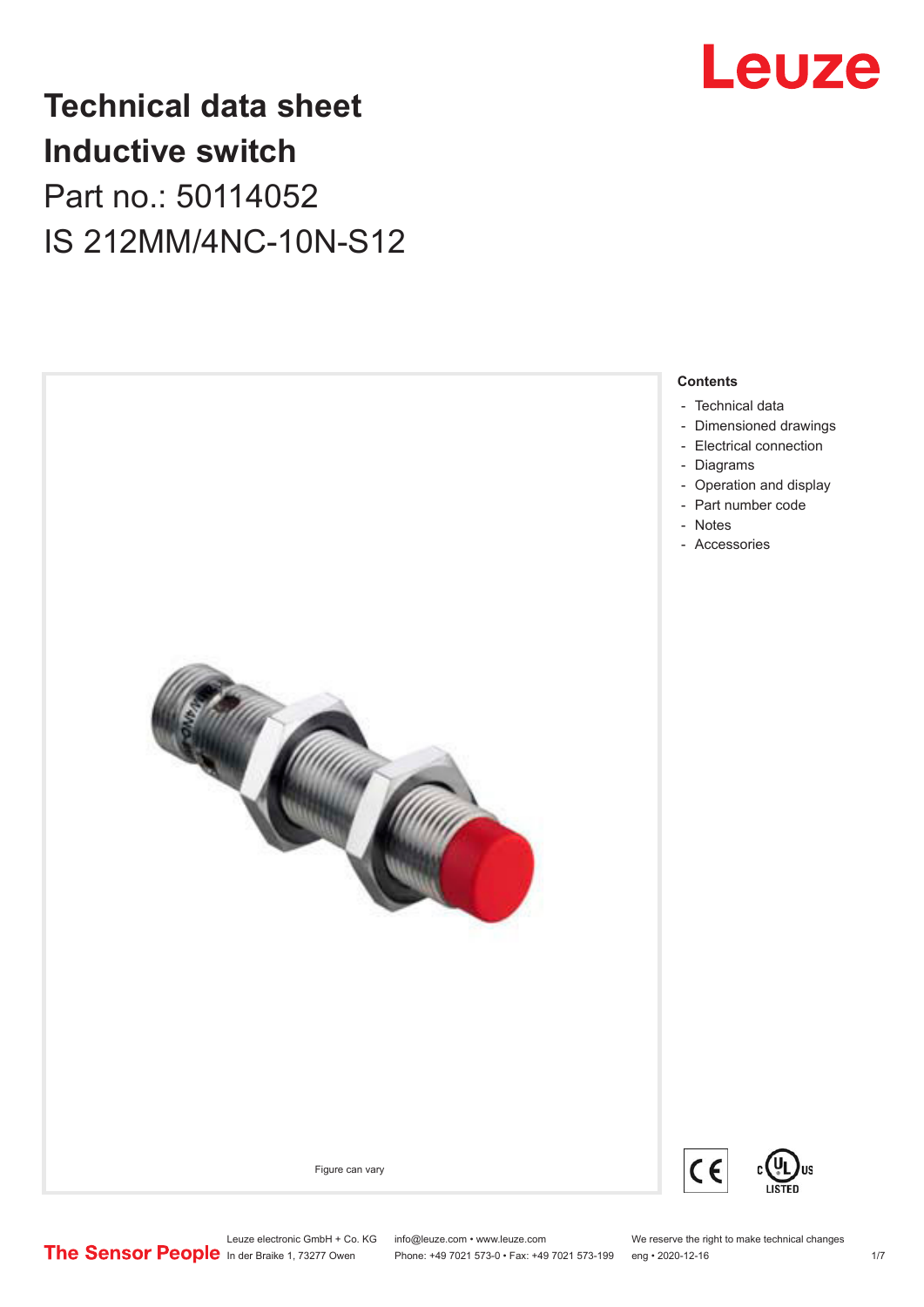#### <span id="page-1-0"></span>**Technical data**

# Leuze

### **Basic data**

| Series |                                                | 212                                                                                       |
|--------|------------------------------------------------|-------------------------------------------------------------------------------------------|
|        | Typ. operating range limit S <sub>n</sub>      | 10 mm                                                                                     |
|        | <b>Operating range S</b> <sub>a</sub>          | $08.1$ mm                                                                                 |
|        |                                                |                                                                                           |
|        | <b>Characteristic parameters</b>               |                                                                                           |
|        | <b>MTTF</b>                                    | 890 years                                                                                 |
|        | <b>Electrical data</b>                         |                                                                                           |
|        | <b>Protective circuit</b>                      |                                                                                           |
|        |                                                | Inductive protection<br>Polarity reversal protection                                      |
|        |                                                | Short circuit protected                                                                   |
|        |                                                |                                                                                           |
|        | Performance data                               |                                                                                           |
|        | Supply voltage U <sub>B</sub>                  | 10  30 V, DC                                                                              |
|        | <b>Residual ripple</b>                         | 0  20 %, From $U_{\rm B}$                                                                 |
|        | <b>Open-circuit current</b>                    | $010$ mA                                                                                  |
|        | Temperature drift, max. (in % of S.)           | 10 %, Over the entire operating<br>temperature range                                      |
|        | Repeatability, max. (in % of S.)               | 5 %, For $U_R$ = 20  30 V DC, ambient<br>temperature $T_a = 23 \degree C \pm 5 \degree C$ |
|        | <b>Switching hysteresis</b>                    | 10 %                                                                                      |
|        |                                                |                                                                                           |
|        | Outputs                                        |                                                                                           |
|        | Number of digital switching outputs 1 Piece(s) |                                                                                           |
|        | <b>Switching outputs</b>                       |                                                                                           |
|        | <b>Voltage type</b>                            | DC                                                                                        |
|        | Switching current, max.                        | 200 mA                                                                                    |
|        | Residual current, max.                         | 0.1 <sub>m</sub> A                                                                        |
|        | Voltage drop                                   | $\leq$ 2 V                                                                                |
|        |                                                |                                                                                           |
|        | Switching output 1                             |                                                                                           |
|        | <b>Switching element</b>                       | Transistor, PNP                                                                           |
|        | <b>Switching principle</b>                     | NC (normally closed)                                                                      |
|        | <b>Timing</b>                                  |                                                                                           |
|        | <b>Switching frequency</b>                     | 400 Hz                                                                                    |
|        | <b>Readiness delay</b>                         | 50 ms                                                                                     |
|        |                                                |                                                                                           |
|        | <b>Connection</b>                              |                                                                                           |
|        | <b>Number of connections</b>                   | 1 Piece(s)                                                                                |
|        | <b>Connection 1</b>                            |                                                                                           |
|        | <b>Function</b>                                | Signal OUT                                                                                |
|        |                                                | Voltage supply                                                                            |
|        | <b>Type of connection</b>                      | Connector                                                                                 |
|        | <b>Thread size</b>                             | M12                                                                                       |
|        | Type                                           | Male                                                                                      |
|        | <b>Material</b>                                | Metal                                                                                     |

| Mechanical data                                    |                                 |
|----------------------------------------------------|---------------------------------|
| Design                                             | Cylindrical                     |
| <b>Thread size</b>                                 | M <sub>12</sub> x 1 mm          |
| Dimension (Ø x L)                                  | 12 mm x 60 mm                   |
| <b>Type of installation</b>                        | Non-embedded                    |
| <b>Housing material</b>                            | Metal                           |
| <b>Metal housing</b>                               | Chromed brass                   |
| Sensing face material                              | Plastic, Polybutylene (PBT)     |
| Net weight                                         | 25 g                            |
| <b>Housing color</b>                               | Red, RAL 3000                   |
|                                                    | Silver                          |
| <b>Type of fastening</b>                           | Mounting thread                 |
| <b>Standard measuring plate</b>                    | 30 x 30 mm <sup>2</sup> , Fe360 |
|                                                    |                                 |
| <b>Operation and display</b>                       |                                 |
| Type of display                                    | LED                             |
| <b>Number of LEDs</b>                              | 1 Piece(s)                      |
|                                                    |                                 |
| <b>Environmental data</b>                          |                                 |
| Ambient temperature, operation                     | $-2570 °C$                      |
| Ambient temperature, storage                       | $-2570 °C$                      |
|                                                    |                                 |
| <b>Certifications</b>                              |                                 |
| Degree of protection                               | IP 67                           |
| <b>Protection class</b>                            | Ш                               |
| <b>Certifications</b>                              | c UL US                         |
| Test procedure for EMC in accordance IEC 61000-4-2 |                                 |
| with standard                                      | IEC 61000-4-3                   |
|                                                    | IEC 61000-4-4                   |
| <b>Standards applied</b>                           | IEC 60947-5-2                   |
|                                                    |                                 |
| <b>Correction factors</b>                          |                                 |
| Aluminum                                           | 0.49                            |
| <b>Stainless steel</b>                             | 0.77                            |
| Copper                                             | 0.45                            |
| <b>Brass</b>                                       | 0.56                            |
| Fe360 steel                                        | 1                               |
| <b>Classification</b>                              |                                 |
|                                                    |                                 |
| <b>Customs tariff number</b>                       | 85365019                        |
| eCl@ss 5.1.4                                       | 27270101                        |
| eCl@ss 8.0                                         | 27270101                        |
| eCl@ss 9.0                                         | 27270101                        |
| eCl@ss 10.0                                        | 27270101                        |
| eCl@ss 11.0                                        | 27270101                        |
| <b>ETIM 5.0</b>                                    | EC002714                        |
| <b>ETIM 6.0</b>                                    | EC002714                        |
| <b>ETIM 7.0</b>                                    | EC002714                        |

**No. of pins** 4 -pin **Encoding** A-coded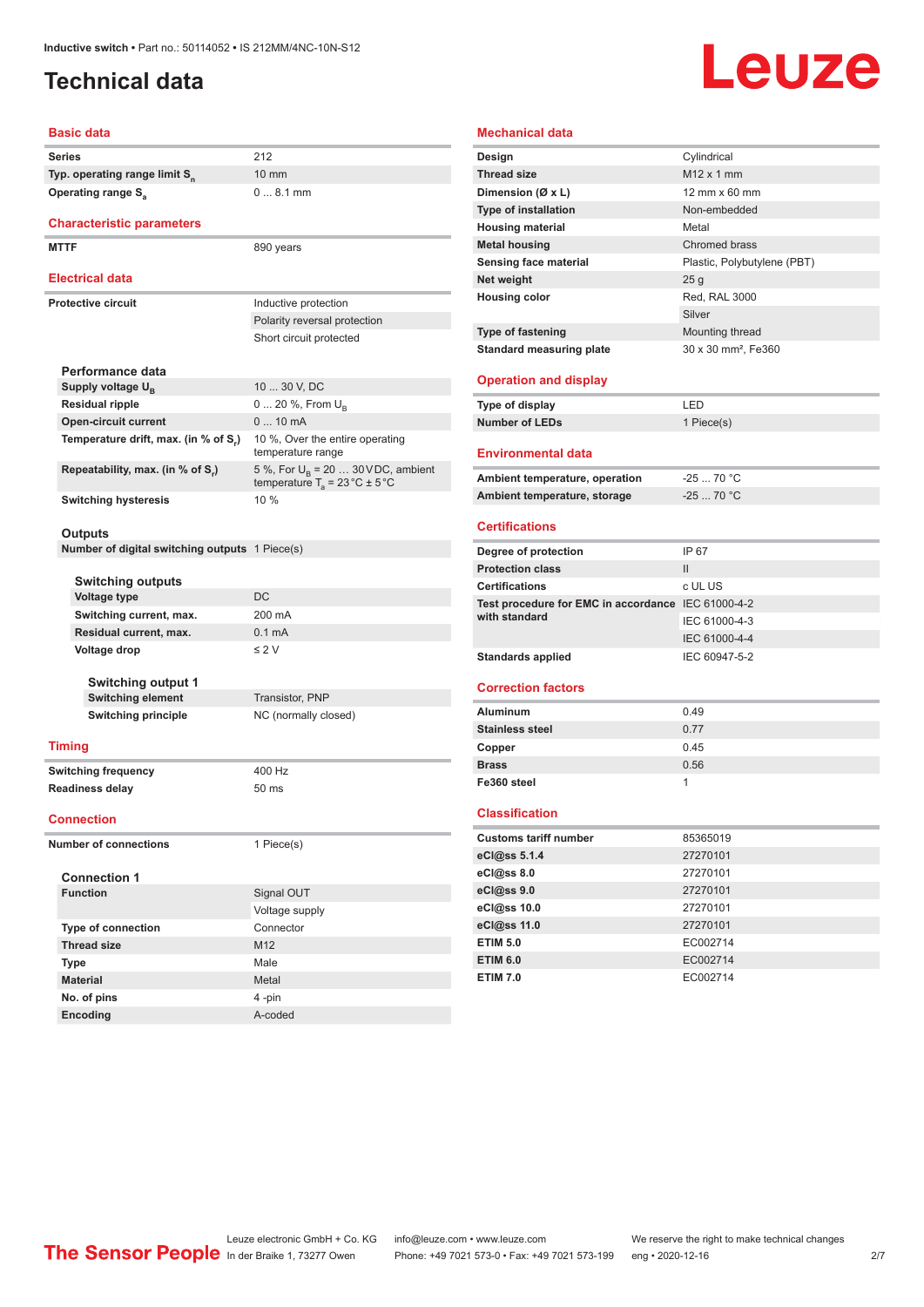<span id="page-2-0"></span>**Inductive switch •** Part no.: 50114052 **•** IS 212MM/4NC-10N-S12

#### **Dimensioned drawings**

All dimensions in millimeters





#### **Electrical connection**

**Connection 1**

| <b>Function</b>    | Signal OUT     |
|--------------------|----------------|
|                    | Voltage supply |
| Type of connection | Connector      |
| <b>Thread size</b> | M12            |
| <b>Type</b>        | Male           |
| <b>Material</b>    | Metal          |
| No. of pins        | $4 - pin$      |
| Encoding           | A-coded        |

#### **Pin Pin assignment**

|                | $V +$            |
|----------------|------------------|
| $\overline{2}$ | OUT <sub>1</sub> |
| 3              | GND              |
| $\overline{4}$ | n.c.             |

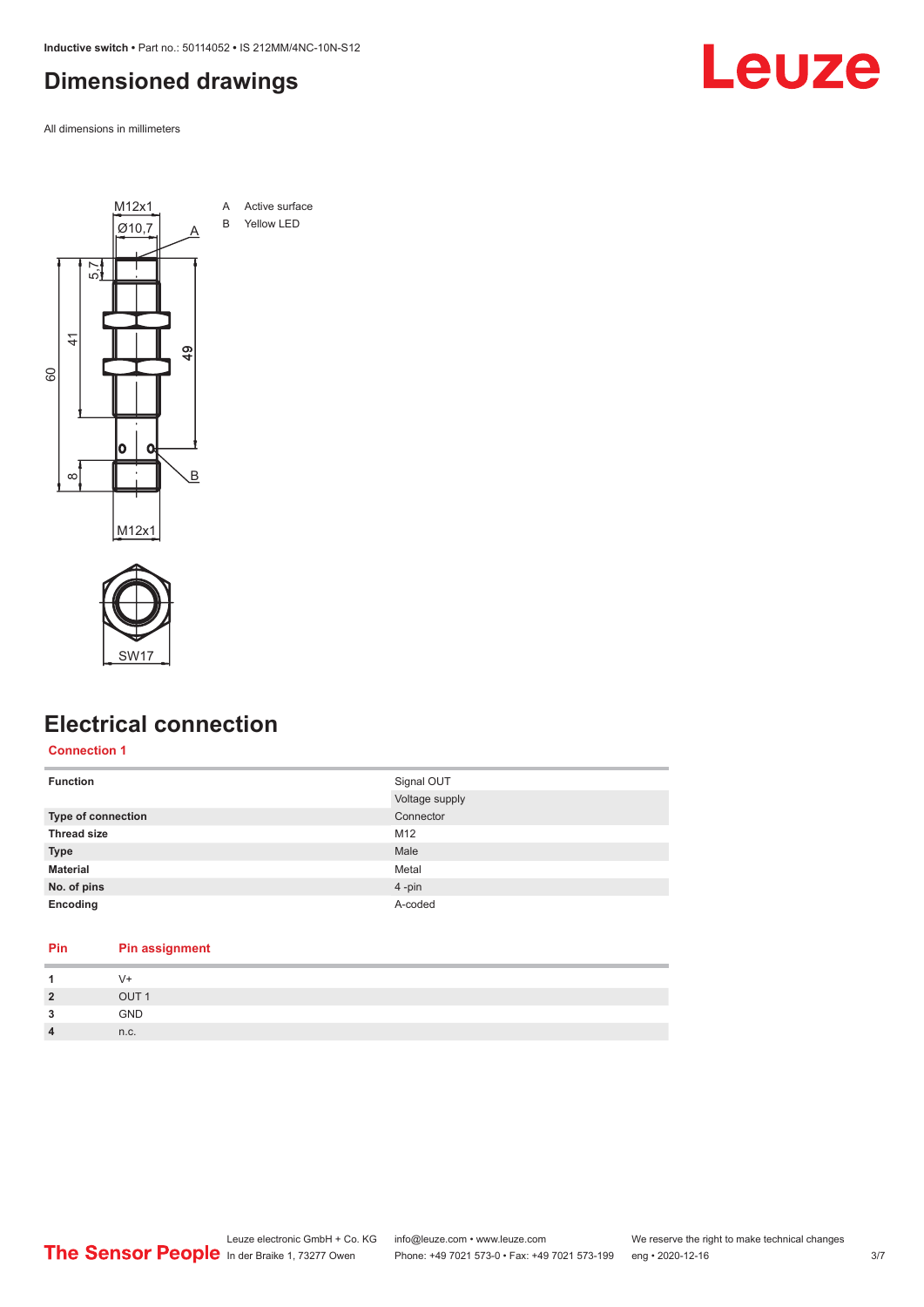#### <span id="page-3-0"></span>**Diagrams**

## Leuze

#### Non-embedded installation



#### Types with  $S_n$  = 10.0 mm



### **Operation and display**

| <b>LED</b> | <b>Display</b> | <b>Meaning</b> |
|------------|----------------|----------------|
|            |                |                |

1 **1** Yellow, continuous light Switching output/switching state

a Inductive switch

b Standard measuring plate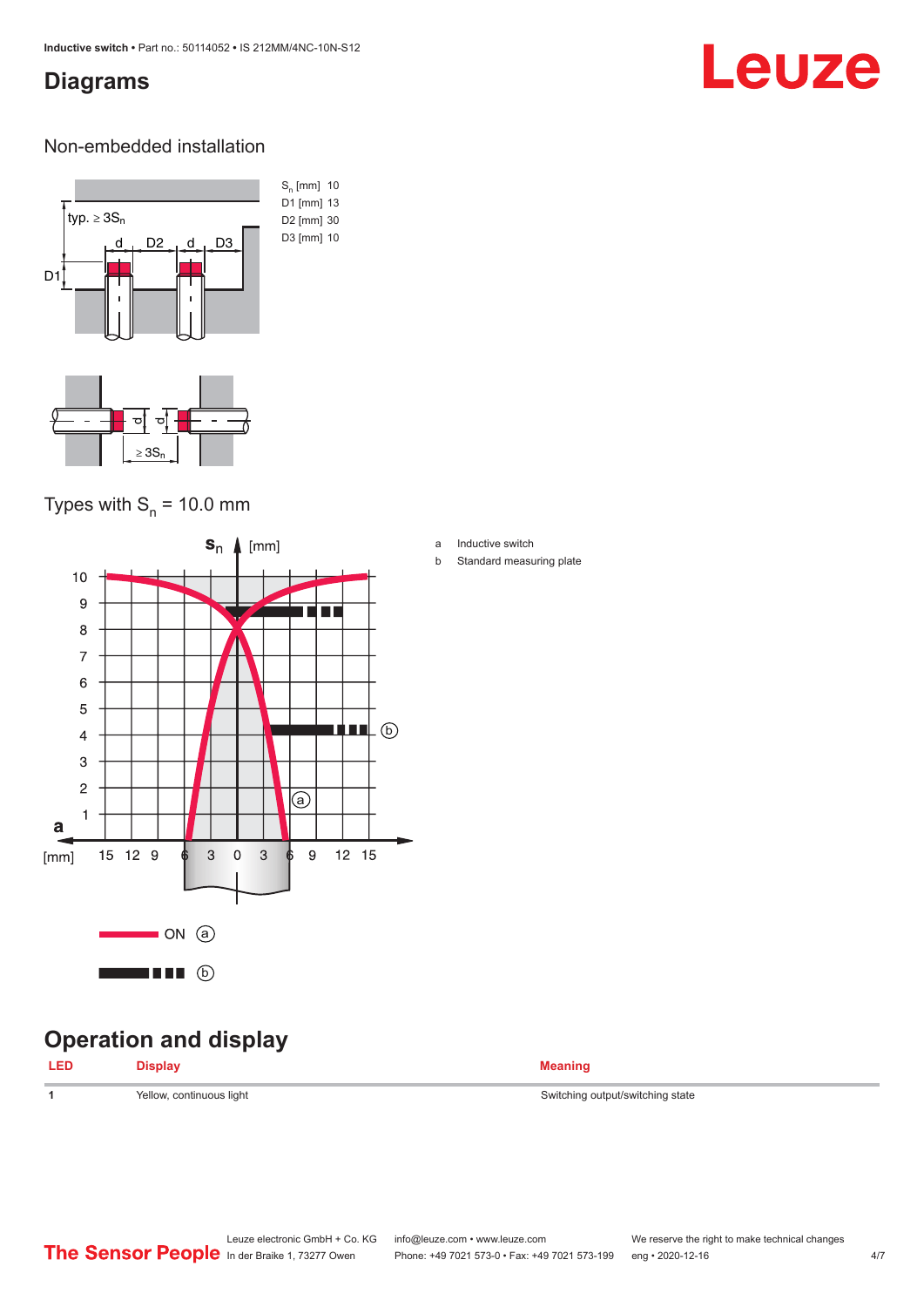#### <span id="page-4-0"></span>**Part number code**

Part designation: **ISX YYY ZZ/AAA.BB-CCC-DDD-DDD**



| <b>ISX</b> | Operating principle / construction<br>IS: inductive switch, standard design<br>ISS: inductive switch, short construction                                                                                                                                                                                                                                                                                                                                                                                                                                                                                                                                                                                                                                                                                                                                                                                                                                                                                                                                                                                                                                                                                                                                                                                                                                                                                                                                                                          |
|------------|---------------------------------------------------------------------------------------------------------------------------------------------------------------------------------------------------------------------------------------------------------------------------------------------------------------------------------------------------------------------------------------------------------------------------------------------------------------------------------------------------------------------------------------------------------------------------------------------------------------------------------------------------------------------------------------------------------------------------------------------------------------------------------------------------------------------------------------------------------------------------------------------------------------------------------------------------------------------------------------------------------------------------------------------------------------------------------------------------------------------------------------------------------------------------------------------------------------------------------------------------------------------------------------------------------------------------------------------------------------------------------------------------------------------------------------------------------------------------------------------------|
| <b>YYY</b> | <b>Series</b><br>203: series with Ø 3 mm<br>204: series with $\varnothing$ 4 mm<br>205: series with M5 x 0.5 external thread<br>206: series with $\varnothing$ 6.5 mm<br>208: series with M8 x 1 external thread<br>212: series with M12 x 1 external thread<br>218: series with M18 x 1 external thread<br>230: series with M30 x 1.5 external thread<br>240: series in cubic design<br>244: series in cubic design<br>255: series with 5 x 5 mm <sup>2</sup> cross section<br>288: series with 8 x 8 mm <sup>2</sup> cross section                                                                                                                                                                                                                                                                                                                                                                                                                                                                                                                                                                                                                                                                                                                                                                                                                                                                                                                                                              |
| ZZ         | Housing / thread<br>MM: metal housing (active surface: plastic) / metric thread<br>FM: full-metal housing (active surface: stainless steel AISI 316L) / metric thread<br>MP: metal housing (active surface: plastic) / smooth (without thread)                                                                                                                                                                                                                                                                                                                                                                                                                                                                                                                                                                                                                                                                                                                                                                                                                                                                                                                                                                                                                                                                                                                                                                                                                                                    |
| <b>AAA</b> | Output current / supply<br>4NO: PNP transistor, NO contact<br>4NC: PNP transistor, NC contact<br>2NO: NPN transistor, NO contact<br>2NC: NPN transistor, NC contact<br>1NO: relay, NO contact / AC/DC<br>1NC: relay, NC contact / AC/DC<br>44: 2 PNP transistor switching outputs, antivalent (NO + NC)<br>22: 2 NPN transistor switching outputs, antivalent (NO + NC)                                                                                                                                                                                                                                                                                                                                                                                                                                                                                                                                                                                                                                                                                                                                                                                                                                                                                                                                                                                                                                                                                                                           |
| BB         | Special equipment<br>n/a: no special equipment<br>5F: food version<br>5: housing material V2A (1.4305, AISI 303)                                                                                                                                                                                                                                                                                                                                                                                                                                                                                                                                                                                                                                                                                                                                                                                                                                                                                                                                                                                                                                                                                                                                                                                                                                                                                                                                                                                  |
| <b>CCC</b> | Measurement range / type of installation<br>1E0: typ. range limit 1.0 mm / embedded installation<br>1E5: typ. range limit 1.5 mm / embedded installation<br>2E0: typ. range limit 2.0 mm / embedded installation<br>3E0: typ. range limit 3.0 mm / embedded installation<br>4E0: typ. range limit 4.0 mm / embedded installation<br>5E0: typ. range limit 5.0 mm / embedded installation<br>6E0: typ. range limit 6.0 mm / embedded installation<br>8E0: typ. range limit 8.0 mm / embedded installation<br>10E: typ. range limit 10.0 mm / embedded installation<br>12E: typ. range limit 12.0 mm / embedded installation<br>15E: typ. range limit 15.0 mm / embedded installation<br>20E: typ. range limit 20.0 mm / embedded installation<br>22E: typ. range limit 22.0 mm / embedded installation<br>2N5: typ. range limit 2.5 mm / non-embedded installation<br>4N0: typ. range limit 4.0 mm / non-embedded installation<br>8N0: typ. range limit 8.0 mm / non-embedded installation<br>10N: typ. range limit 10.0 mm / non-embedded installation<br>12N: typ. range limit 12.0 mm / non-embedded installation<br>14N: typ. range limit 14.0 mm / non-embedded installation<br>15N: typ. range limit 15.0 mm / non-embedded installation<br>20N: typ. range limit 20.0 mm / non-embedded installation<br>22N: typ. range limit 22.0 mm / non-embedded installation<br>25N: typ. range limit 25.0 mm / non-embedded installation<br>40N: typ. range limit 40.0 mm / non-embedded installation |
| <b>DDD</b> | <b>Electrical connection</b><br>n/a: cable, standard length 2000 mm<br>S12: M12 connector, 4-pin, axial<br>200-S12: cable, length 200 mm with M12 connector, 4-pin, axial<br>200-S8.3: cable, length 200 mm with M8 connector, 3-pin, axial<br>S8.3: M8 connector, 3-pin, axial<br>005-S8.3: cable, length 500 mm with M8 connector, 3-pin, axial<br>050: cable, standard length 5000 mm, 3-wire                                                                                                                                                                                                                                                                                                                                                                                                                                                                                                                                                                                                                                                                                                                                                                                                                                                                                                                                                                                                                                                                                                  |



 $\%$  A list with all available device types can be found on the Leuze website at www.leuze.com.

Leuze electronic GmbH + Co. KG info@leuze.com • www.leuze.com We reserve the right to make technical changes In der Braike 1, 73277 Owen Phone: +49 7021 573-0 • Fax: +49 7021 573-199 eng • 2020-12-16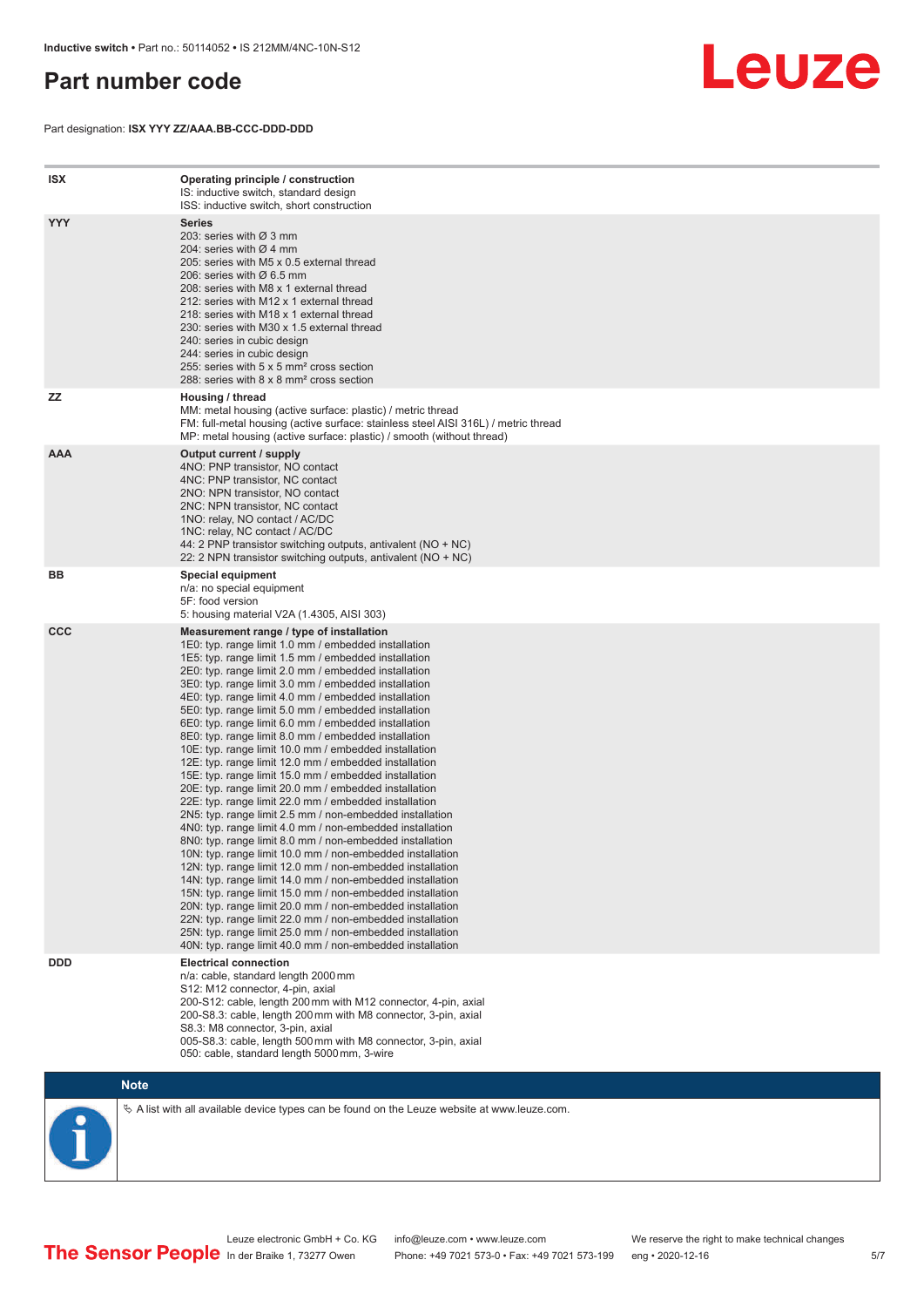#### <span id="page-5-0"></span>**Notes**

 $\%$  This product is not a safety sensor and is not intended as personnel protection.

 $\&$  The product may only be put into operation by competent persons.

 $\%$  Only use the product in accordance with its intended use.



#### **Accessories**

#### Connection technology - Connection cables

|  |  | Part no. | <b>Designation</b>     | <b>Article</b>   | <b>Description</b>                                                                                                                                         |
|--|--|----------|------------------------|------------------|------------------------------------------------------------------------------------------------------------------------------------------------------------|
|  |  | 50130654 | KD U-M12-4A-P1-<br>020 | Connection cable | Connection 1: Connector, M12, Axial, Female, A-coded, 4-pin<br>Connection 2: Open end<br>Shielded: No<br>Cable length: 2,000 mm<br>Sheathing material: PUR |
|  |  | 50130657 | KD U-M12-4A-P1-<br>050 | Connection cable | Connection 1: Connector, M12, Axial, Female, A-coded, 4-pin<br>Connection 2: Open end<br>Shielded: No<br>Cable length: 5,000 mm<br>Sheathing material: PUR |
|  |  | 50130648 | KD U-M12-4A-V1-<br>020 | Connection cable | Connection 1: Connector, M12, Axial, Female, A-coded, 4-pin<br>Connection 2: Open end<br>Shielded: No<br>Cable length: 2,000 mm<br>Sheathing material: PVC |
|  |  | 50130652 | KD U-M12-4A-V1-<br>050 | Connection cable | Connection 1: Connector, M12, Axial, Female, A-coded, 4-pin<br>Connection 2: Open end<br>Shielded: No<br>Cable length: 5,000 mm<br>Sheathing material: PVC |

Leuze